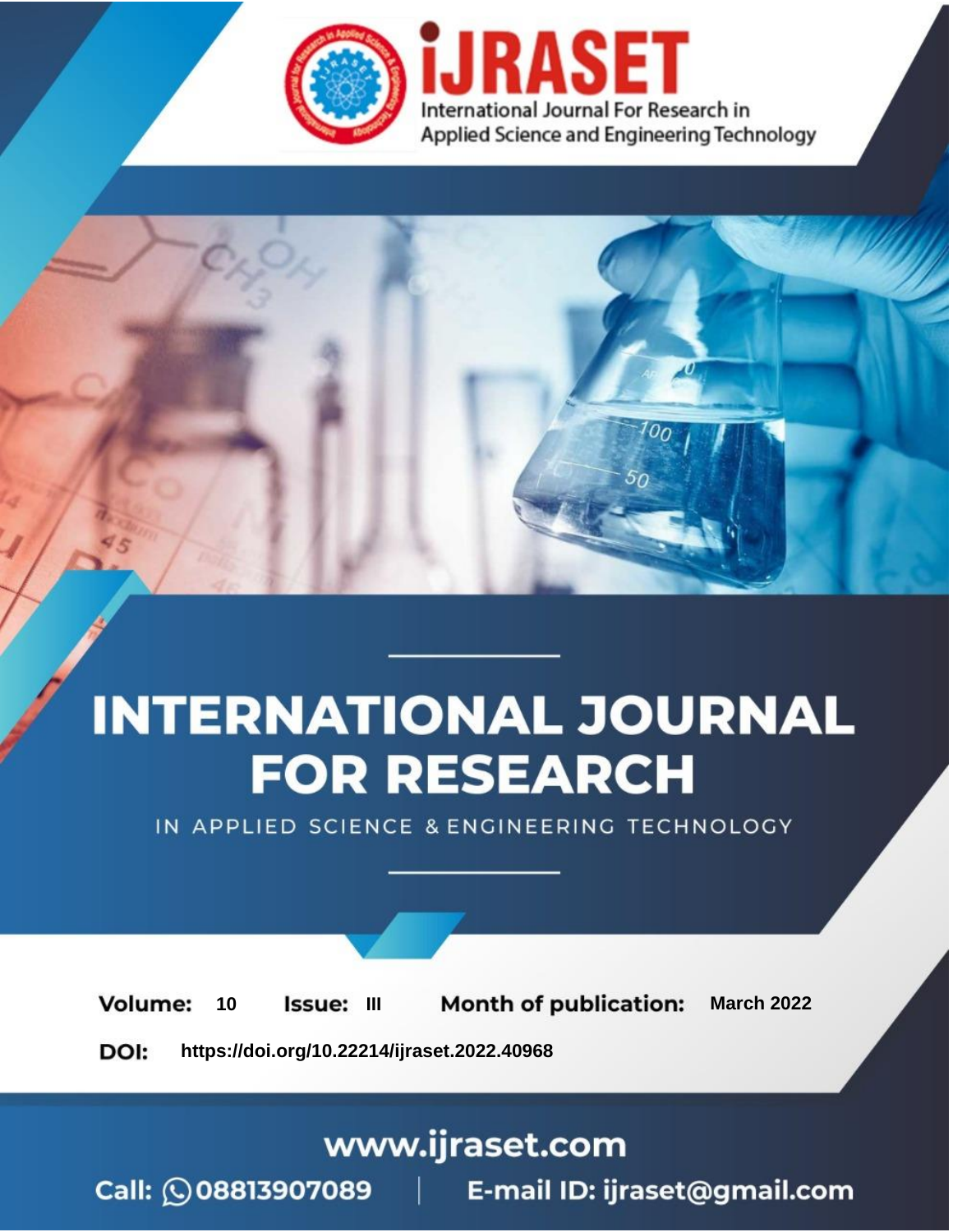

International Journal for Research in Applied Science & Engineering Technology (IJRASET**)**  *ISSN: 2321-9653; IC Value: 45.98; SJ Impact Factor: 7.538 Volume 10 Issue III Mar 2022- Available at www.ijraset.com*

## **Review Paper on a Healthcare Prognosis Using Machine Learning**

Miss. Dhanashri Belsare $^1$ , Dr. G.R. Bamnote $^2$ 

*<sup>1</sup>PG Scholar, <sup>2</sup>Professor, Computer Science & Engineering, Prof. Ram Meghe Institute of Technology & Research, Badnera, Amravati, Maharashtra, INDIA*

*Abstract: Diseases tracing plays important role in daily life. Every one cares about their own health. According to some social study, lot of people spends their time on online searching of health related issues. By browsing they get lot of information about the medical concepts and health related issues. Normally, people use Google to search their queries and that search engine respond them with the answer but that answer is in scattered format. User does not gets the exact answer for their queries. From previous work there has been vital work on the information needs of health seekers in terms of questions and then select those that ask for possible disease of their manifested symptoms for further analytic. To resolve such issues an extensive experiment on a real-world dataset labelled by online doctor's show the significant performance. In this paper, we discussed the techniques for further restructuring of the question and answer has been done in order to get the exact answer of query. A tag mining framework for health seekers will be proposed; aim to identify discriminant features for each specific disease. In this paper we are going to use one of the most famous algorithm of machine learning that is decision tree. It is a type of supervised learning algorithm that is mostly used for classification problems. Surprisingly, it works for both categorical and continuous dependent variables. In this algorithm, we split the population into two or more homogeneous sets. This is done based on most significant attributes/ independent variables to make as distinct groups as possible.*

*Keywords: SVM (Support Vector Machine), sparse deep learning, Classifiers, Querying, Signature mining*

## **I. INTRODUCTION**

Recent years have seen a flourishing of community-driven question answering (c QA) Portals, which have emerged as an effective paradigm for disseminating diverse knowledge, seeking precise information, and locating outstanding expert. Around 40% of the questions in the emerging social-oriented question answering forums have at most one manually labelled tag, which is caused by incomprehensive question understanding or informal tagging behaviours. Information extraction from medical text is the basis for other higher-order analytics, such as representation and classification. However, accurately and efficiently inferring diseases is nontrivial, especially for community-based health services due to the incomplete information, correlated medical concepts, and limited high quality training samples. To solve such problems of incomplete information and correlated medical concepts, the proposed dissertation will develop the scheme which studies the user information and health related data. It will infer a learning of the possible diseases given by the questions of health seekers [1]. The prime intention of learning comprises of two key components. The first globally mines the discriminant medical signatures from raw features. The raw features and their signatures serve as input nodes in one layer and hidden nodes in the subsequent layer, respectively. The second learns the inter-relations between these two layers via pre-training. With incremental and alternative repeating of these two components, our scheme builds a sparsely connected deep learning architecture with three hidden layers. In this project we are taking the symptoms as input and our system compares the symptoms and gives proper disease name with its related doctors.



Fig. General Architecture of Diseases Inference.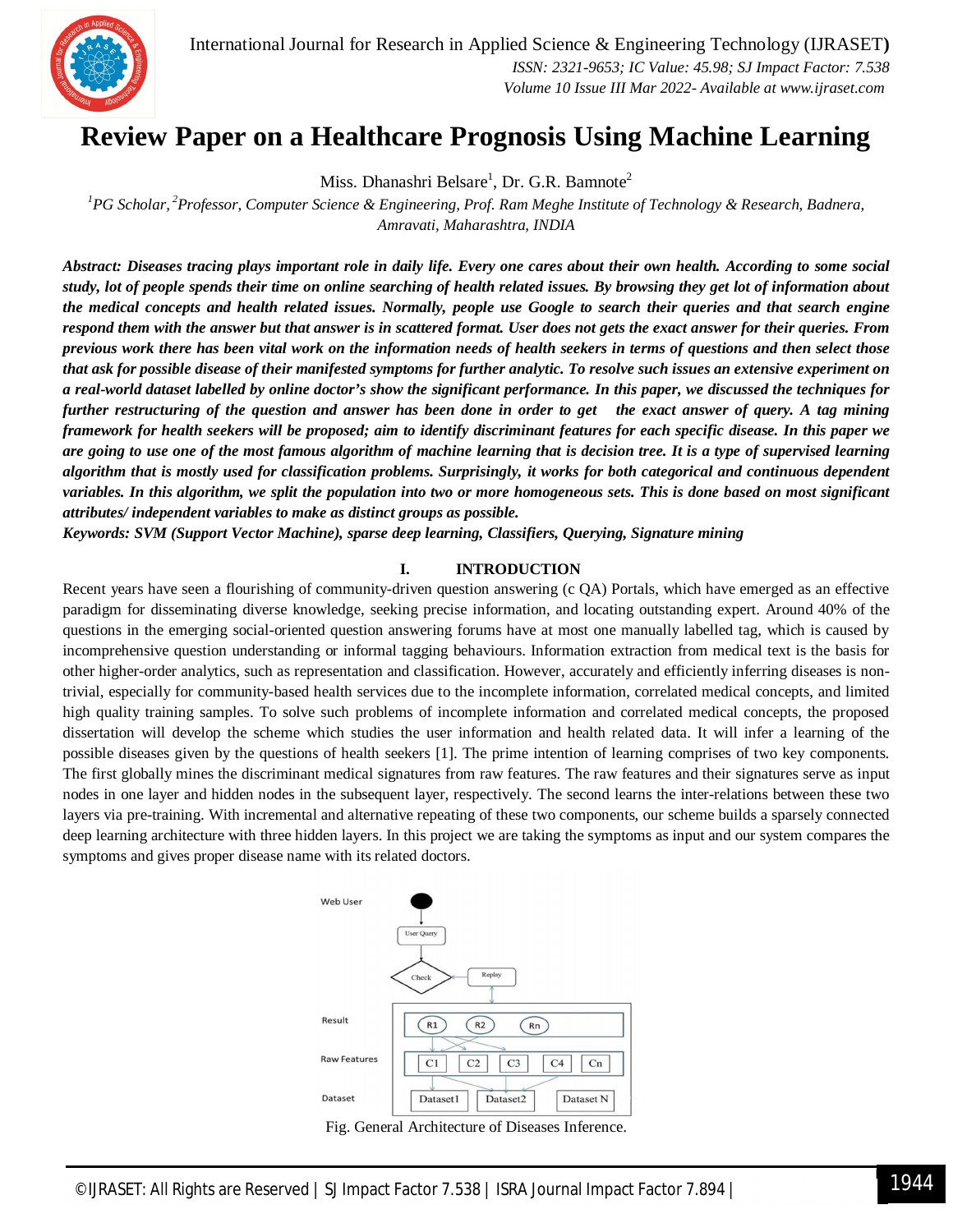

International Journal for Research in Applied Science & Engineering Technology (IJRASET**)**

 *ISSN: 2321-9653; IC Value: 45.98; SJ Impact Factor: 7.538 Volume 10 Issue III Mar 2022- Available at www.ijraset.com*

## **II. LITERATURE SURVEY**

Because of the spreading aged community coupled with absence of medical services and health maintenance services in most of the developing countries, the conventional health- care system Difficulties events issue caused by its big operating price and un scalability compare on conventional health main systems, there is a need of more accurate and easy to access system to improve quality of health care services. The following are the some of the parameters we desired to be bettered for the health maintenance services. Develop the utilization of medical advice and care by enabling remote medical services, and promoting the improvements of the health industry. The actual system principally focuses on health maintenance service in a physiological and psychological aspect with the following two undesirable looks etc. The literature [3],[4],[2] following some earlier methods of health services.

David Barbella [1] designed a system the where SVM or the Support vector machines are a valuable and useful tool for making organizations. But their black-box nature means that they lack the natural explanatory cost that many other classifiers possess. In the first, we report the support vectors most touching in the final organization for a particular test location. To come we determine which quality of that test location would demand to be changed in order to be placed on the isolated surface between the two organizations. One or more technique is called "border organization." in place to describe these explanatory techniques, we also present a free-for-download software tool that enables users to visualize these insights graphically. In other way, many helpful and great popular websites have shown recent success in explaining recommendations placed on nature of other users. Accepting by these plans, we recommend two novel methods for providing vision into local organizations produced by a SVM.

Here introduces two new techniques for explaining back in vector machines on continuous data. Both techniques explain the model on the local level, i.e. for separated test point, as a recommender system might. One involves searching the support vectors that make the major donation to the organization of a particular test point. The next technique is a related to inverse organization technique: the aim is to find a relatively minimal change in order to switch the organization of a test point. Any way instead of minimally switching the classification, we propose detecting the locally minimal change required to action the point to the different surface of the classes. Here these techniques add wide details to the results of an SVM classifier in a format with which users of online recommendation systems are compactly familiar .We have present software tool named SVM- zen that grants users to show these description graphically. A SVM requester can look at a particular test area and determine that the test area was classified in that class due to a specific group of highly weighted support vectors that is, this organization is based on the classification of a point of specific similarity threshold with another class.

F. Wang [2] developed a temporal knowledge representation and learning framework to perform large scale temporal signature mining of longitudinal different event data occurrences .We now a doubly constrained convolutional sparse coding architecture that learns understandable and shift invariant latent understandable thing signatures. Novel stochastic optimization architecture acts large-scale incremental learning of group-specific temporal event signatures. It evaluated the framework on synthetic data and on an electronic strength document dataset and its manipulation.

This architecture enables the descriptions, extraction, and mining of high- order latent event structure and relationships within single and multiple event sequences. This data descriptions point the different event series to a geometric image by encoding events as a structured spatial temporal shape process. It empirically showing that stochastic optimization diagram converges to a fixed point and we have demonstrated that our framework can learn the latent event patterns within a set. Future work will be developed to a thorough clinical assessment for optical interactive knowledge discovery in large electronic fitness record databases for users wish.

N. Lee [3] entrenched the expertise discovery in electronic fitness records (EHRs) as a central aspect for upgraded clinical decision making, prognosis, fitness data management and patient management. Where EHRs show big promise towards better data integration, automated connection, and clinical Progress on workflow, the detailed information they gather over time face challenges not only for medical practitioners, but also for the information inquiry by machines.

The focus of this is to inspire the importance of exploratory analytics that are commensurate with person potentiality and constraints to be meet. Here this architectonics on synthetic data and on EHRs well-balanced with an extensive validation involving many computed latent factor models. The present study is the first to link temporal patterns of health maintenance resource utilization (HRU) against a diabetic disease complications severity index to better figure out the relationships between disease severity and care delivery that will useful for further motivations. While using this realm we present a novel temporal event source representation and learning architectonics that discovers complex latent event patterns, which are easily interpretable by persons.

In Amit pande [4] SSIEEE, used integrated smartphone sensors (accelerometer and barometer sensor), case at low frequency, to accurately evaluate Energy Expenditure. Here also using a barometer sensor, in accession to an accelerometer sensor, greatly increase the efficincy of Energy Expenditure evaluation.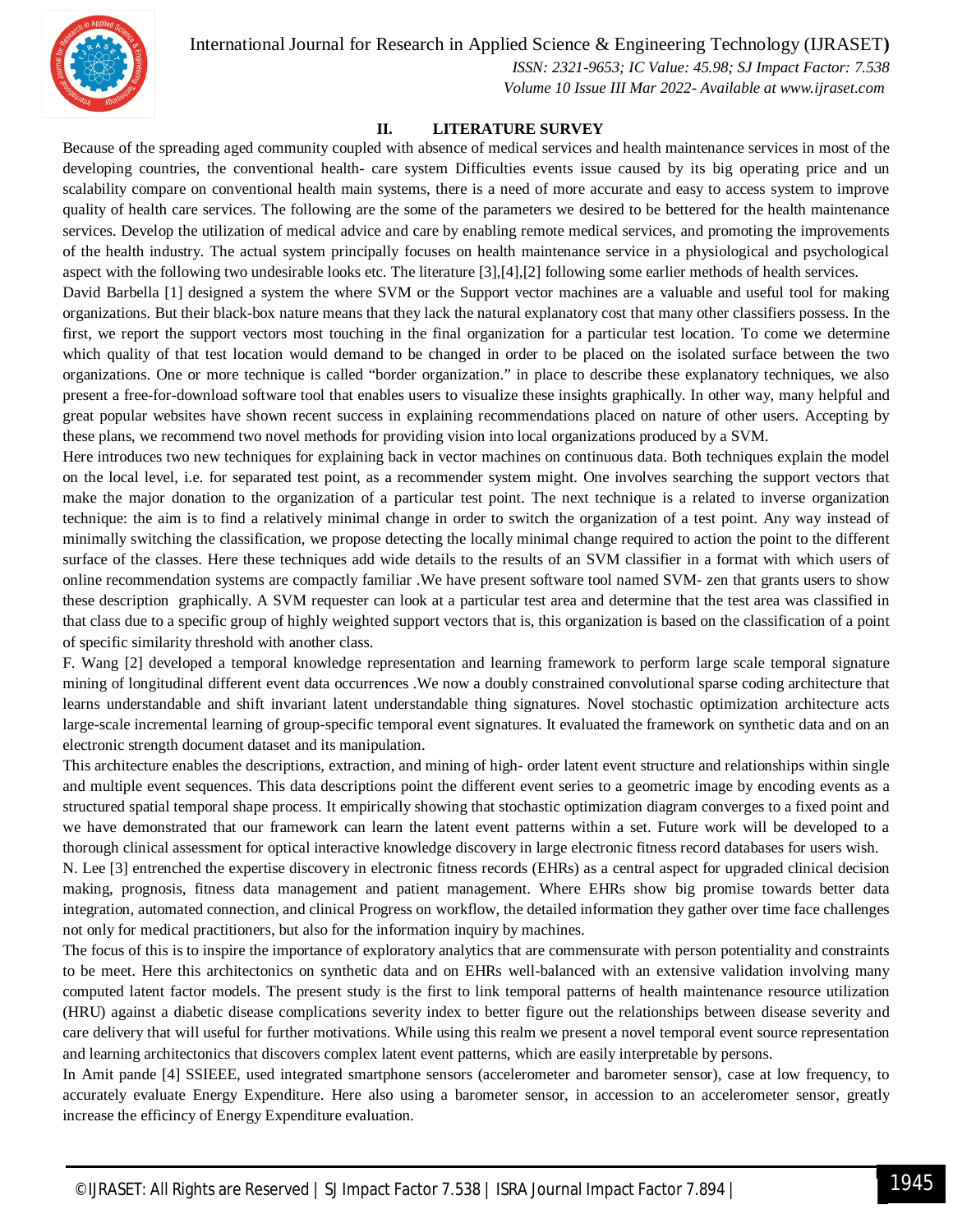

## International Journal for Research in Applied Science & Engineering Technology (IJRASET**)**

 *ISSN: 2321-9653; IC Value: 45.98; SJ Impact Factor: 7.538 Volume 10 Issue III Mar 2022- Available at www.ijraset.com*

The Energy expenditure (EE) evaluation is an essential parameter in chasing certain activity and closing chronic diseases, such as obesity and diabetes. Eventual correct and timely EE evaluation utilizing defined wearable sensors is a challenging exercise , firstly because of the most existing schemes efforts offline or use experience.

Accurate EE evaluation for following the ambulatory policies (walking, standing, climbing up or down stairs) of a typical smartphone user. Considering bagged regression trees, a machine learning technique, here enhanced a generic regression model for EE evaluation that earning up to 96% alteration with actual Energy Expenditure. Here compare our results in opposition to the stateof-the-art calorie measuring meter equations and customer electronics devices (Fitbit and Nike+ Fuel Band are considered). The current establish EE evaluation algorithm demonstrated superior efficiency compared with currently convenient process.

Lejun Gong [5] planned a system where current disease holding genes could be exposed. Understanding the hand of genetics in diseases is one of the most extensive and greedy works. post genome era. Genetic association investigation and diversions have passed to be a successful tool to enhance the education about genetic risk components to a collection complex diseases. Measuring the serviceable similarity between known disease susceptibility genes that is unknown is to envision new disease susceptibility genes.

There are brod applications of computational methods in discovering gene answerable for person disease. Here ask an approach to prioritize disease susceptibility genes testing LSM/SVD. Measuring the functional analogy between known disease susceptibility genes and unknown genes is top rediact. New disease susceptibility genes. It could discover again current disease assets genes this new method of disease gene prioritization could lead to the discovery of new disease-causing genes.

## **III. CONCLUSION**

This paper focuses on providing the overview about the various diseases inference techniques developed or proposed. Various categories in which diseases inference algorithms can be classified are discussed above. We discussed the techniques like SVM (Support Vector Machine), Sparse deep learning, Classifiers, Querying, Signature mining. Here mostly the sparse deep learning algorithm is used as the data mining technique.

#### **IV. ACKNOWLEDGEMENT**

First and foremost, I would like to express my sincere gratitude to my Dr. G.R. Bamnote who has in the literal sense, guided and supervised me. I am indebted with a deep sense of gratitude for the constant inspiration and valuable guidance throughout the work.

#### **REFERENCES**

- [1] David Barbella1, Sami Benzaid2, Janara Christensen3, Bret Jackson4, X. Victor Qin "Understanding Support Vector Machine Classifications via a Recommender System-Like Approach"
- [2] F. Wang, N. Lee, J. Hu, J. Sun, S. Ebadollah, and A. Laine, "A framework for mining signatures from event sequences and its applications in healthcare data," IEEE Transactions on Pattern Analysis and Machine Intelligence, 2013.
- [3] F. Wang, N. Lee, J. Hu, J. Sun, and S. Ebadollahi, "Towards heterogeneous temporal clinical event pattern discovery: A convolutional approach," in The ACM SIGKDD Conference on Knowledge Discovery and Data Mining, 2012.
- [4] Amitpande, JindanZhu1, Aveek K. Das1, Yunze Zeng1, Prasanth Mohapatra1, (Fellow, IEEE), and Jay J. Han "Using the Smartphone Sensors for Improving Energy Expenditure Estimation"
- [5] Lejun Gong∗, Ronggen Yang, Qin Yan, and Xiao Sun, "Prioritization of Disease Susceptibility Genes Using LSM/SVD
- [6] M.Shouman, T. Turner, and R. Stocker, "Using decision tree for diagnosing heart disease patients," in Proceedings of the Australasian Data Mining Conference, 2011.
- [7] Y. Bengio, A. Courville, and P. Vincent, "Representation learning: A review and new perspectives," IEEE Transactions on Pattern Analysis and Machine Intelligence, 2013.
- [8] Refinement of the Facility-Level Medical Technology Score to Reflect Key Disease Response Capacity and Personnel Availability, Olumurejiwa A. Fatunde (Student Member, IEEE)1, And Timothy W. KOTIN (Student Member, IEEE).
- [9] Gerberding, M.D., M.P.H."Centres for Disease control and Prevention" Julie L.
- [10] AIWAC: Affective Interaction through Wearable Computing and Cloud Technology, Min Chen, Yin Zhang, Yong Li, Mohammad Mehedi Hassan, And Atif Alamri
- [11] Liqiang Nie, Meng Wang, Luming Zhang, Shuicheng Yan, Member, IEEE, Bo Zhang, Senior Member, IEEE, Tat-Seng Chua, Senior Member, IEEE "Disease Inference from Health-Related Questions via Sparse Deep Learning".